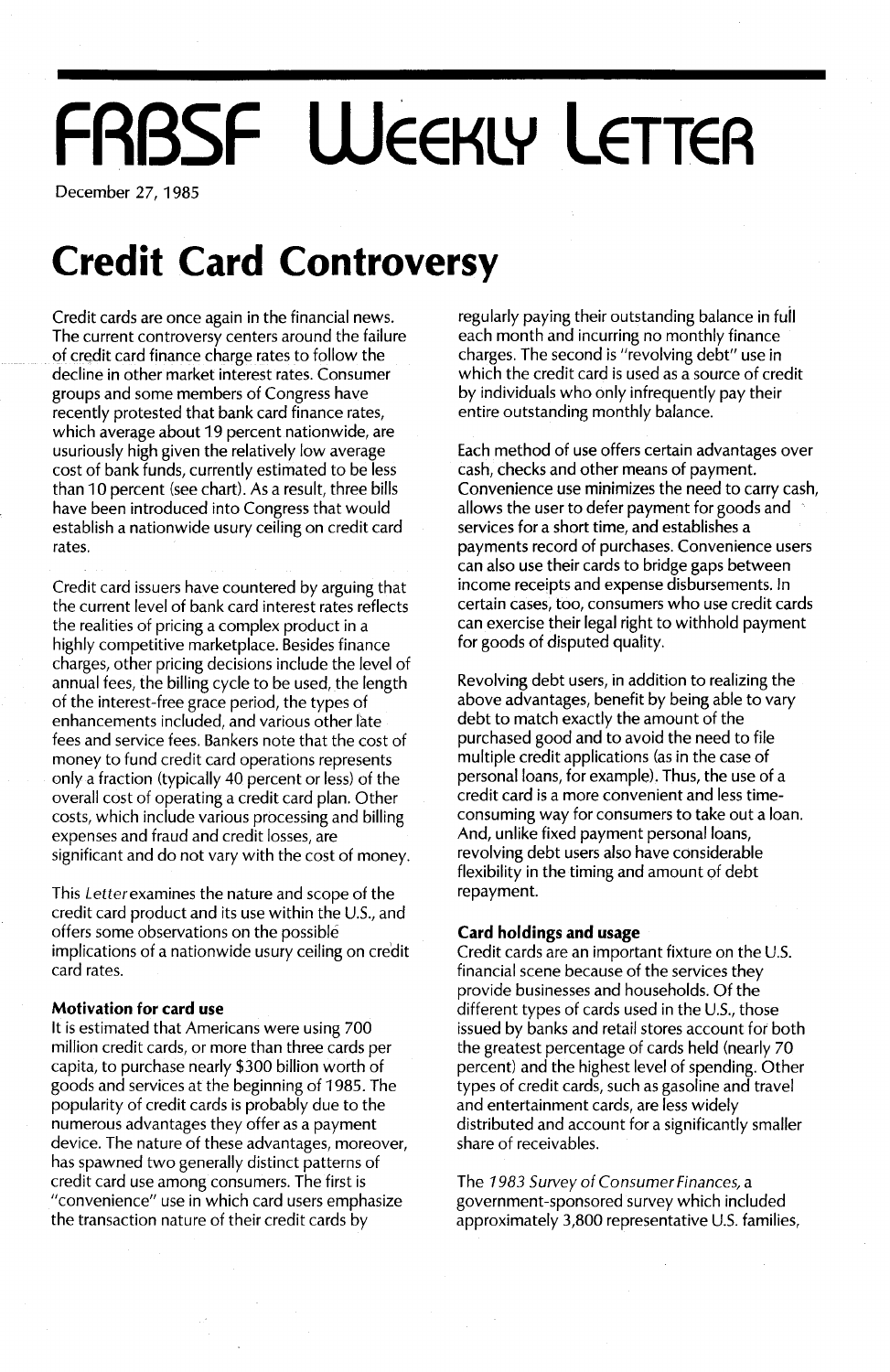## **FRBSF**

provides important insights into card use patterns and the characteristics of card users. The survey indicates both current use and the dynamic pattern of adjustment to changes in credit card pricing.

Nearly two-thirds of all U.S. families hold at least one credit card  $-$  a fraction that has risen slightly in recent years. Moreover, there have been important shifts in the types of credit cards held by U.S. families because of basic changes within the credit card industry. The imposition of annual fees for bank cards in the early 1980s, for example, resulted in a decline in multiple holdings of bank credit cards. Today, fewer than 40 percent of U.s. families hold more than one bank credit card, and less than 10 percent hold more than two. Consumers have also reduced their holdings of gasoline credit cards as a result of the increased acceptance of general purpose cards such as VISA and MasterCard for gasoline purchases. Still, the total number of both bank and nonbank cards held and used has grown during the 1980s.

Relatively wealthy and educated individuals tend to be the most frequent users of credit cards. For example, the 1983 Survey reveals that more than 90 percent of families with annual incomes of \$50,000 or more reported regular use of their credit cards. The usage rate is similarly high in families in which the head of the household is a college graduate. Usage rates decline steadily with decreasing income and education, although this decline is gradual and limited. The 1983 Survey indicates, for example, that the usage rate is approximately 50 percent even for families with annual income as low as \$10,000. Thus, all but the poorest families appear to be active users of their credit cards.

#### **Implications of proposed legislation**

The current controversy over the level of credit card interest rates has stirred some Congressional interest in establishing a national usury ceiling on such charges. To date, three legislative measures have been proposed. If enacted, these measures would create a formula link between credit card rates and either the discount rate (HR 1197), the three-month Treasury bill rate (HR 3408), or the IRS penalty rate (S 1922). Currently, these bills would generate maximum allowable card rates of between 10 percent and about 13 percent  $-$  considerably below the national average of approximately 19 percent.

A nationwide usury ceiling on credit cards would have the effect of lowering interest charges paid by revolving debt users. It would also, however, probably generate a variety of other secondary effects that would adversely affect card issuers, merchants, and all credit cardholders in general.

Given that about 60 percent of revenues of bank card plans are derived from finance charges, a significant reduction in card interest rates would undoubtedly reduce the profitability of bank cards. As profits declined, card issuers could be expected to attempt to reduce credit losses by rationing credit. One likely response would be the imposition of stricter credit standards for new card applicants. Such a response, however, would particularly harm low income families by making it difficult for this group to obtain a credit card.

Businesses that accept bank credit cards and their customers could also be harmed by a usury ceiling. If banks were to attempt to maintain pre-ceiling revenue levels, they could choose to raise the amount of the discount that merchants must incur (typically 2-5 percent) when they present credit card receipts to banks for collection. Ari increase in the merchant discount would not only lower profits on retail credit card sales, it could also invoke price increases as merchants attempt to regain previous profit margins. Such price increases could also occur in the case of retailers that offer their own credit cards.

Ironically, all credit card holders are also likely to be adversely affected by a usury ceiling. This is because the benefits of a usury ceiling  $-$  lower interest charges  $-$  would be realized by only a portion of the cardholding public. Certain costs arising from the imposition of such legislation, however, are almost sure to be borne by all cardholders. Evidence from the 1983 Survey indicates that 47 percent of card users "nearly always" pay their outstanding monthly credit card balances in full and thus incur no finance charge. An additional 26 percent (73 percent combined) "sometimes" pay in full. Only 27 percent of the respondents indicated that they "hardly ever" pay their monthly balances in full and thus consistently incur a finance charge. The direct benefit of lower interest rates, therefore, would probably be realized by the less than half of all card users that use their credit cards as a source of revolving debt.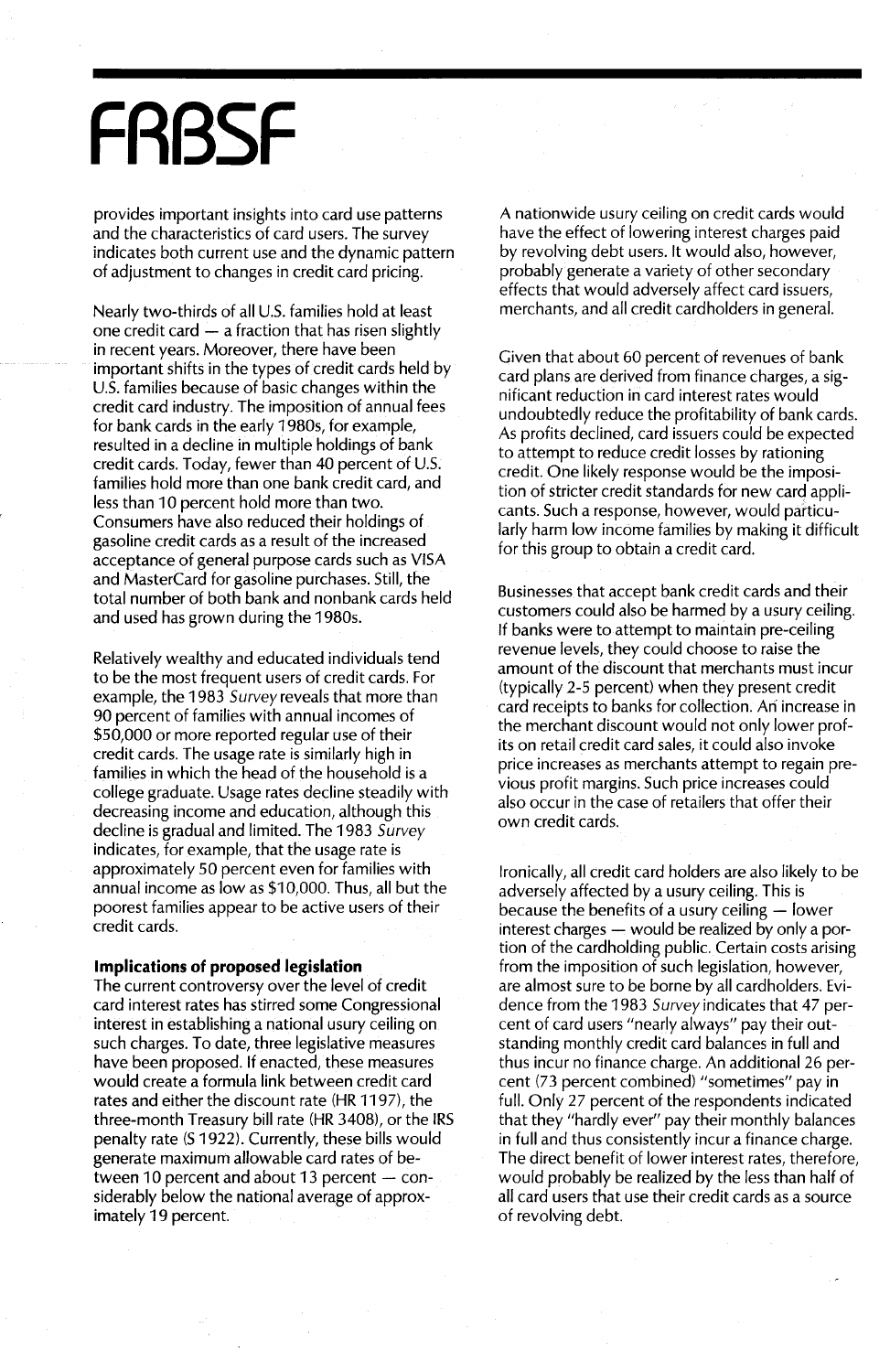Credit Card Rate vs Other Interest Rates



#### Additional costs

The additional costs imposed by the likely pricing adjustments of card issuers, however, would be borne by all cardholders, convenience and revolving debt users alike. If revenues are reduced by lower finance charge rates, card issuers are sure to respond by trying both to raise revenues in new ways and to cut costs. To raise revenues, banks and retailers could alter the billing cycle used to calculate interest charges, shorten or eliminate the interest-free grace period, or impose late fees and service fees. In addition, banks could raise annual card fees and reduce the value of enhancements (such as travel insurance and card registration services).

Two other comments seem relevant. First, it is not clear that a usury ceiling is needed to ensure the availability of lower interest credit card plans. At least one industry newsletter and, more recently, a Congressional sponsor of HR 3408 have provided evidence of numerous card plans that stipulate an interest rate below that of the national average. In some cases, the interest rate charged was as low as 13 percent, or about six percentage points below the current national average. Such data would seem to suggest that lower credit card rates are already available to those cardholders for whom the finance charge is an important consideration. Of course, prospective cardholders would be wise to consider all aspects of any particular card plan since many of these low-interest credit cards feature shorter grace periods, higher annual card

fees, and more stringent credit standards.

Furthermore, it is likely that a national usury ceiling - especially one that is pegged to a variable interest rate such as the three-month T-bill rate  $$ would create costly compliance and enforcement problems for card issuers and regulators. Federal law and some state laws require prior notification of changes in credit card finance rates (some states require more than one notice). In addition, some states require that outstanding balances incurred under the prior interest rate be maintained and charged separately from those incurred under any new rate. Thus, it is possible that during a period of fluctuating interest rates, considerable effort and expense would be incurred by cardholders, card issuers, and regulators to implement and keep track of segmented, multiple interest credit card accounts.

#### Conclusion

The existence of two modes of use for credit cards  $-$  convenience and revolving debt  $-$  indicates that consumers differ as to which features of the credit card product are important to them. Convenience users are likely to favor lower annual card fees and care less about the level of finance charge rates. Revolving debt users are more likely to be concerned with finance charge rates and credit availability than with annual card fees and enhancements.

These different credit card holding and usage patterns suggest that the beneficial effects of a usury ceiling on credit card interest rates are likely to be unevenly distributed. At best, only a portion of card users would benefit since many cardholders are convenience users and consistently avoid paying interest charges. More likely, a national credit card rate ceiling would adversely affect the non-Interest aspects of credit card pricing for all cardholders, and could reduce credit availability if funding costs rise again. A usury ceiling could restrict opportunities for consumers to make tradeoffs among finance charge rates, annual fees and other terms of card pricing. There is evidence that significant interest rate differences already exist among card plans. Card users that are sensitive to interest rates, therefore, might benefit more from seeking out a low-interest card plan than from usury legislation.

#### Anthony W. Cyrnak, Visiting Economist

Opinions expressed in this newsletter do not necessarily reflect the views of the management of the Federal Reserve Bank of San Francisco, or of the Board of Governors of the Federal Reserve System.

Editorial comments may be addressed to the editor (Gregory Tong) or to the author .... Free copies of Federal Reserve publications can be obtained from the Public Information Department, Federal Reserve Bank of San Francisco, P.O. Box 7702, San Francisco 94120. Phone (415) 974-2246.